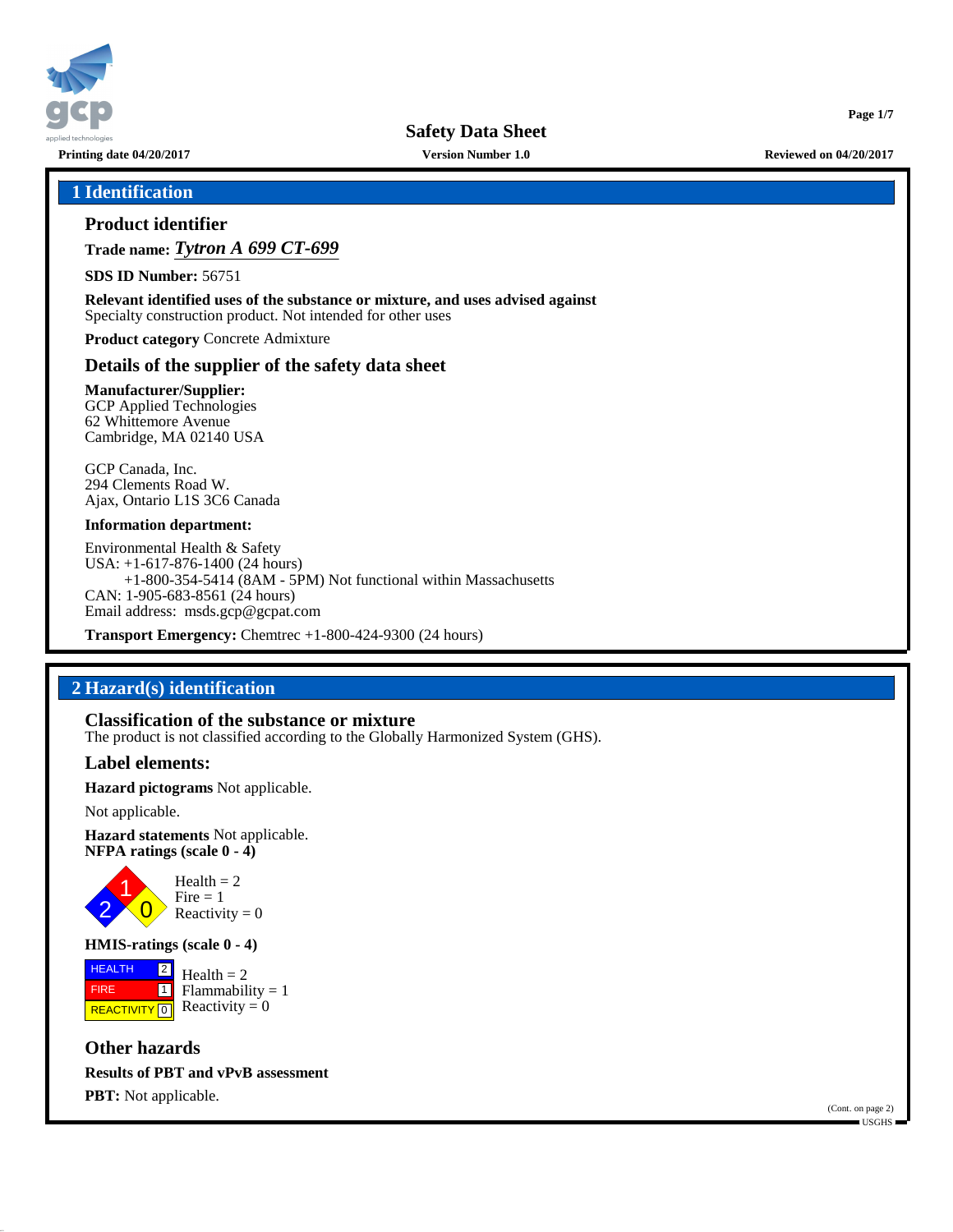(Cont. from page 1)

**Page 2/7**

**vPvB:** Not applicable.

### **3 Composition/information on ingredients**

#### **Chemical characterization: Mixture**

**Hazardous components:**

25322-68-3 Polyethylene glycol 5-10% 102-71-6 Triethanolamine 3.0-5.0%

14960-06-6 Sodium lauryliminodipropionate 1.0-3.0%

9004-82-4 Lauryl ether sulfate, sodium salt 1.0-3.0%

**Additional information:** Non-hazardous ingredients may be listed in Section 15; Right-To-Know disclosure.

### **4 First-aid measures**

#### **Description of first aid measures**

**General information:** Get medical advice/attention if you feel unwell.

#### **After skin contact:**

Immediately wash contaminated skin with soap or mild detergent and water. If this chemical soaks clothing, immediately remove clothing and wash skin.

**After eye contact:** Rinse cautiously with water for several minutes.

**After swallowing:**

Rinse mouth.

Do NOT induce vomiting.

#### **Information for doctor:**

**Most important symptoms and effects, both acute and delayed** No further relevant information available.

**Indication of any immediate medical attention and special treatment needed** No further relevant information available.

### **5 Fire-fighting measures**

#### **Extinguishing media**

**Suitable extinguishing agents:** CO2, extinguishing powder or water spray. Fight larger fires with water spray.

#### **Special hazards arising from the substance or mixture**

Combustion products may include toxic gases such as carbon monoxide and smoke.

#### **Advice for firefighters**

**Protective equipment:** Wear personal protective equipment

**Additional information** Collect contaminated fire fighting water separately. It must not enter the sewage system.

### **6 Accidental release measures**

### **Personal precautions, protective equipment and emergency procedures**

Wear protective equipment. Keep unprotected persons away.

### **Methods and material for containment and cleaning up:**

Contain and/or absorb spill with inert material (i.e. sand, vermiculite) then place in a suitable container.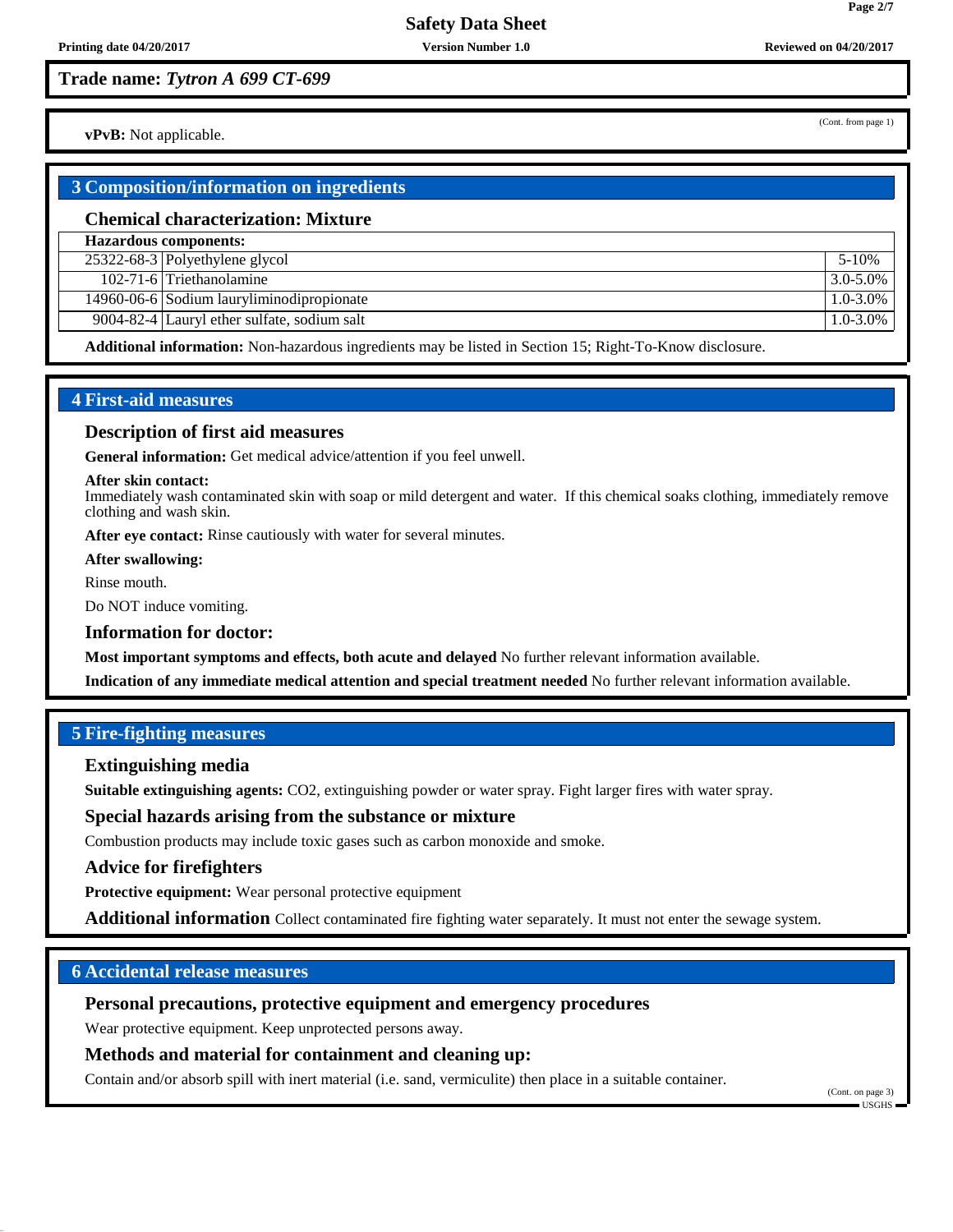#### (Cont. from page 2)

**Page 3/7**

### **Reference to other sections**

See Section 7 for information on safe handling.

See Section 8 for information on personal protection equipment.

See Section 13 for disposal information.

### **7 Handling and storage**

#### **Handling:**

**Precautions for safe handling** Avoid contact with eyes, skin and clothing. Do not take internally. Practice good personal hygiene to avoid ingestion. Use only with adequate ventilation. Wash clothing before reuse. FOR PROFESSIONAL USE ONLY. KEEP OUT OF CHILDREN'S REACH.

**Information about protection against explosions and fires:** No special measures required.

#### **Conditions for safe storage, including any incompatibilities**

**Storage:**

**Information about storage in one common storage facility:** No special measures required.

**Further information about storage conditions:** Keep receptacle tightly sealed.

**Specific end use(s)** No further relevant information available.

#### **8 Exposure controls/personal protection**

**Additional information about design of technical systems:** No further data; see item 7.

#### **Control parameters**

**Components with limit values that require monitoring at the workplace:**

#### **25322-68-3 Polyethylene glycol**

WEEL (USA) Long-term value:  $10 \text{ mg/m}^3$ (H); MW>200

### **102-71-6 Triethanolamine**

TLV (USA) Long-term value:  $5 \text{ mg/m}^3$ 

**Additional information:** The lists that were valid during the creation were used as basis.

#### **Exposure controls**

**Personal protective equipment:**

**General protective and hygienic measures:** The usual precautionary measures for handling chemicals should be followed.

#### **Breathing equipment:**

Control exposure to ingredients with workplace control parameters if mentioned above. If no ingredients are listed, respiratory protection is generally not required.

If exposure limits are listed and may be exceeded, use approved respiratory protective equipment and filter type appropriate for the listed ingredients. (NIOSH, CEN, etc.).

**Protection of hands:** Gloves should be worn to prevent skin contact and should be impermeable and resistant to the product.

**Material of gloves** Rubber or other impervious gloves should be worn to prevent skin contact.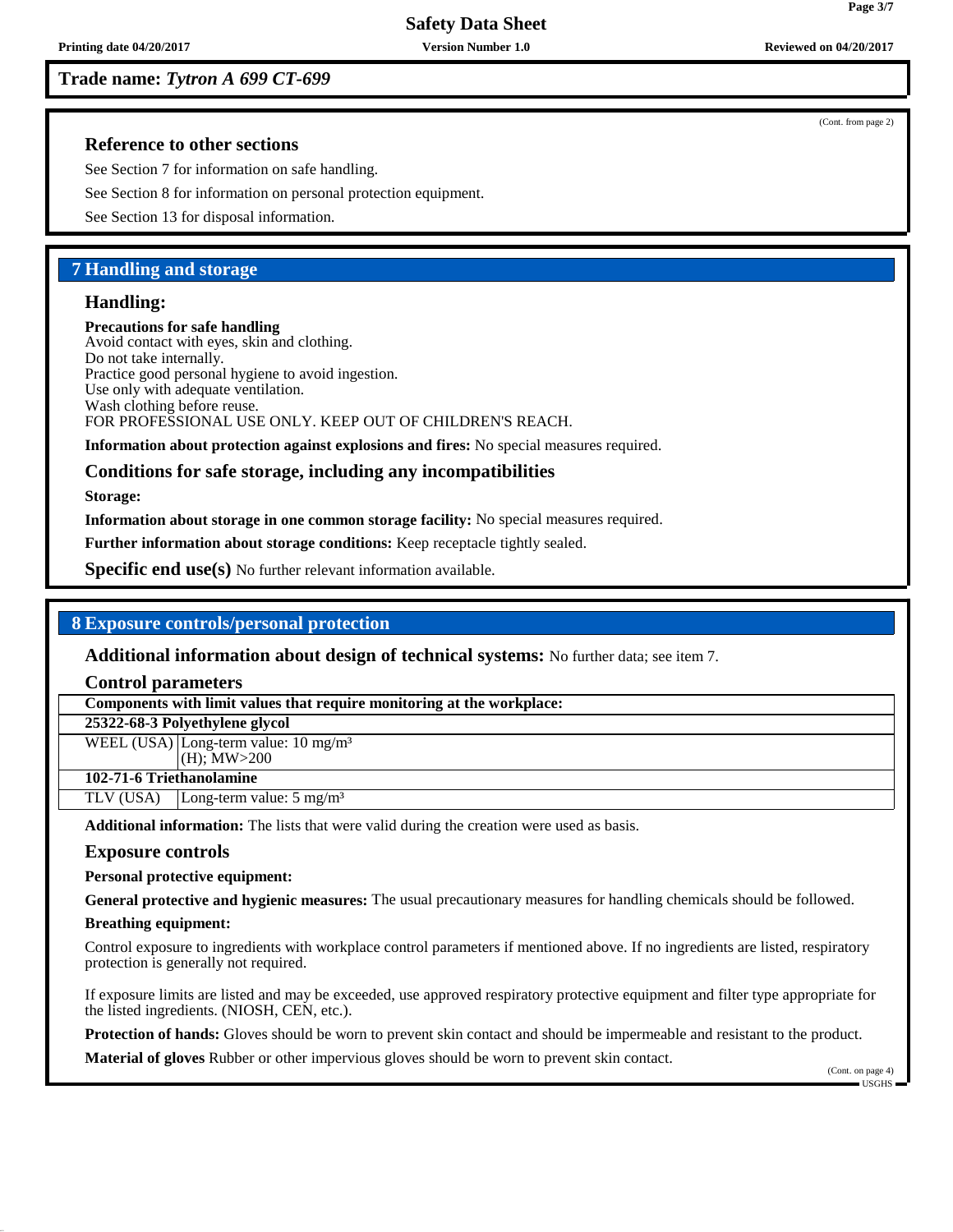# **Safety Data Sheet**

## **Trade name:** *Tytron A 699 CT-699*

### (Cont. from page 3)

**Page 4/7**

#### **Eye protection:**



Safety glasses with side shield protection.



A face shield should also be worn if there is potential exposure to splash or spray.

#### **Body protection:**

Use personal protective equipment as required.

Take off contaminated clothing.

# \* **9 Physical and chemical properties**

| Information on basic physical and chemical properties                                                                           |                                                                                                                                   |  |
|---------------------------------------------------------------------------------------------------------------------------------|-----------------------------------------------------------------------------------------------------------------------------------|--|
| <b>General Information</b><br>Appearance:<br>Form:<br>Color:<br>Odor:<br>Odor threshold:                                        | Liquid<br>According to product specification<br>Characteristic<br>Not applicable.                                                 |  |
| $pH-value (\sim):$                                                                                                              | Not determined.                                                                                                                   |  |
| <b>Change in condition</b><br><b>Melting point/Melting range:</b><br><b>Boiling point/Boiling range:</b><br><b>Flash point:</b> | Undetermined.<br>Undetermined.<br>100 °C (212 °F)                                                                                 |  |
| <b>Flammability (solid, gaseous):</b>                                                                                           | Not applicable.                                                                                                                   |  |
| <b>Decomposition temperature:</b><br>Auto igniting:<br>Danger of explosion:                                                     | Not applicable under normal storage conditions.<br>Product is not self-igniting.<br>Product does not present an explosion hazard. |  |
| <b>Explosion limits:</b><br>Lower:<br><b>Upper:</b><br><b>VOC Content (max):</b>                                                | Not applicable.<br>Not applicable.<br>Not applicable.                                                                             |  |
| Vapor pressure:<br>Density: $(\sim)$<br><b>Relative density</b><br><b>Vapor density</b><br><b>Evaporation</b> rate              | Not determined.<br>Not determined.<br>Not determined.<br>Not determined.<br>Not determined.                                       |  |
| Solubility in / Miscibility with<br>Water:                                                                                      | Not miscible or difficult to mix.                                                                                                 |  |
| Partition coefficient (n-octanol/water): Not determined.                                                                        |                                                                                                                                   |  |
| Viscosity:<br>Dynamic:<br>Kinematic:<br>Molecular weight                                                                        | Not determined.<br>Not determined.<br>Not applicable.                                                                             |  |
| <b>Other information</b>                                                                                                        | No further relevant information available.                                                                                        |  |

 USGHS (Cont. on page 5)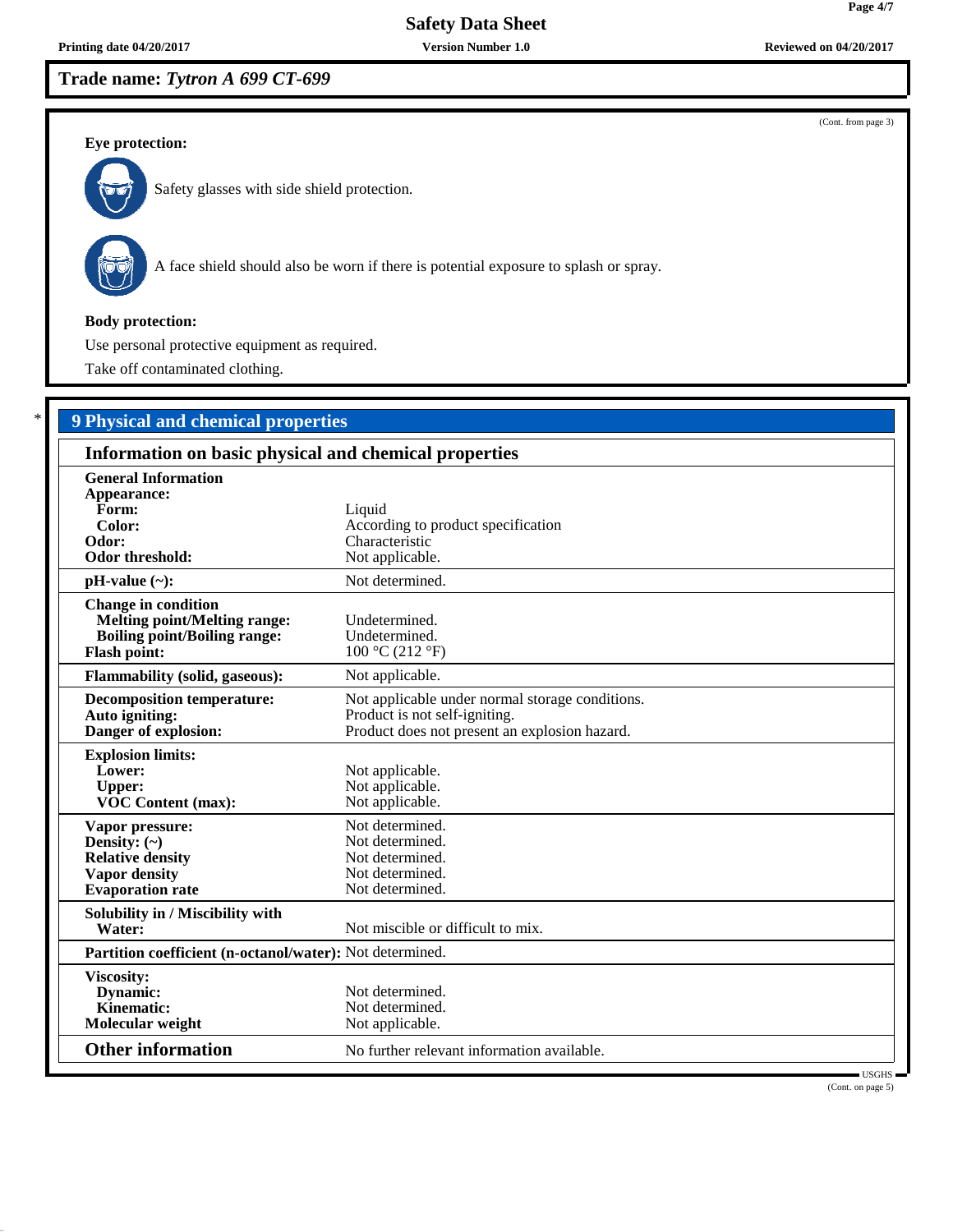(Cont. from page 4)

**Page 5/7**

### **10 Stability and reactivity**

**Reactivity** Stable under normal conditions.

**Chemical stability**

**Thermal decomposition:** No decomposition if used according to specifications.

**Possibility of hazardous reactions** No dangerous reactions known.

**Conditions to avoid** No further relevant information available.

**Incompatible materials:** No further relevant information available.

**Hazardous decomposition products:** Carbon monoxide and carbon dioxide

### **11 Toxicological information**

### **Information on toxicological effects**

**Acute toxicity:**

|                                | LD/LC50 values relevant for classification: |                               |  |  |
|--------------------------------|---------------------------------------------|-------------------------------|--|--|
| 25322-68-3 Polyethylene glycol |                                             |                               |  |  |
| Dermal LD50                    |                                             | $30000$ mg/kg (rat)           |  |  |
|                                | LD50                                        | $>20000$ mg/kg (rabbit)       |  |  |
| 102-71-6 Triethanolamine       |                                             |                               |  |  |
| Oral                           | LD50                                        | 5300 mg/kg (guinea pig)       |  |  |
|                                |                                             | $6400$ mg/kg (rat - male)     |  |  |
| Dermal LD50                    |                                             | $>10000$ mg/kg (rabbit)       |  |  |
|                                |                                             | LC50, 96h $11800$ mg/l (fish) |  |  |

### **Primary irritant effect:**

**on the skin:** No irritating effect expected

**on the eye:** No irritating effect expected

**inhalation:** No irritating effect expected

# **Additional toxicological information:**

**102-71-6 Triethanolamine**

NOEC/NOEL 16 mg/l (crustaceans) (Chronic NOEC)

**Carcinogenic categories**

**IARC (International Agency for Research on Cancer) Human Carcinogenicity: Group 1- Positive, Group 2A- Probable, Group 2B- Possible, Group 3- Not Classifiable**

102-71-6 Triethanolamine 3

**NTP (National Toxicology Program)**

**K–Known to be carcinogenic, R–May reasonably be anticipated to be carcinogenic**

None of the ingredients is listed.

**OSHA-Ca (Occupational Safety & Health Administration)**

None of the ingredients is listed.

### **12 Ecological information**

**Toxicity**

**Aquatic toxicity:**

**102-71-6 Triethanolamine** EC50, 72h 512 mg/l (algae)

(Cont. on page 6)

USGHS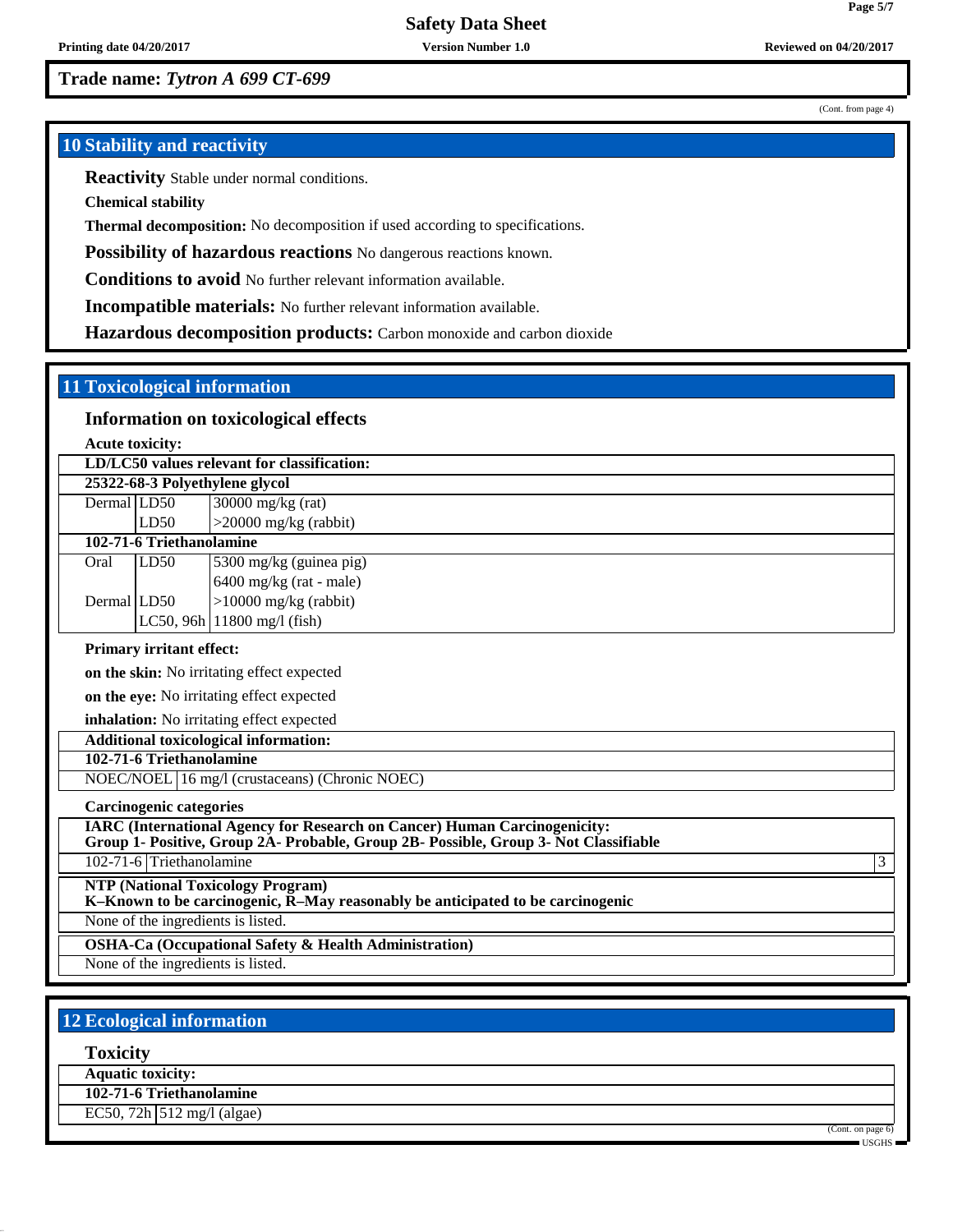(Cont. from page 5)

EC50, 48h 609.88 mg/l (daphnia magna)

**Persistence and degradability** No further relevant information available.

#### **Behavior in environmental systems:**

**Bioaccumulative potential** No further relevant information available.

**Mobility in soil** No further relevant information available.

#### **Additional ecological information:**

**General notes:** Not known to be hazardous to water.

### **Results of PBT and vPvB assessment**

**PBT:** Not applicable.

**vPvB:** Not applicable.

**Other adverse effects** No further relevant information available.

### **13 Disposal considerations**

### **Disposal methods:**

Consult all regulations (federal, state, provincial, local) or a qualified waste disposal firm when characterizing product for disposal. Dispose of waste in accordance with all applicable regulations.

#### **Recommendation:**



Must not be disposed of together with household garbage. Do not allow product to reach sewage system.

### **Uncleaned packagings:**

**Recommendation:** Dispose of contents/container in accordance with local/regional/national/international regulations.

### **14 Transport information**

**Environmental hazards:** Not applicable.

**Special precautions for user** Not applicable.

### **15 Regulatory information**

**SARA (Superfund Amendments and Reauthorization Act)**

**Section 302/304 (extremely hazardous substances):**

None of the ingredients is listed.

**Section 313 Reportable Ingredients (Chemicals present below reporting threshold are exempt):**

None of the ingredients is listed.

**SARA Section 312/Tier I & II Hazard Categories:** None

**North America Chemical Inventory Status**

**TSCA (Toxic Substances Control Act - United States):**

All ingredients are listed or exempt from listing unless otherwise noted below.

**CEPA (Canadian DSL):**

All ingredients are listed or exempt from listing unless otherwise noted below.

**Right to Know Ingredient Disclosure:**

57-50-1 Sucrose

(Cont. on page USGHS

**Page 6/7**